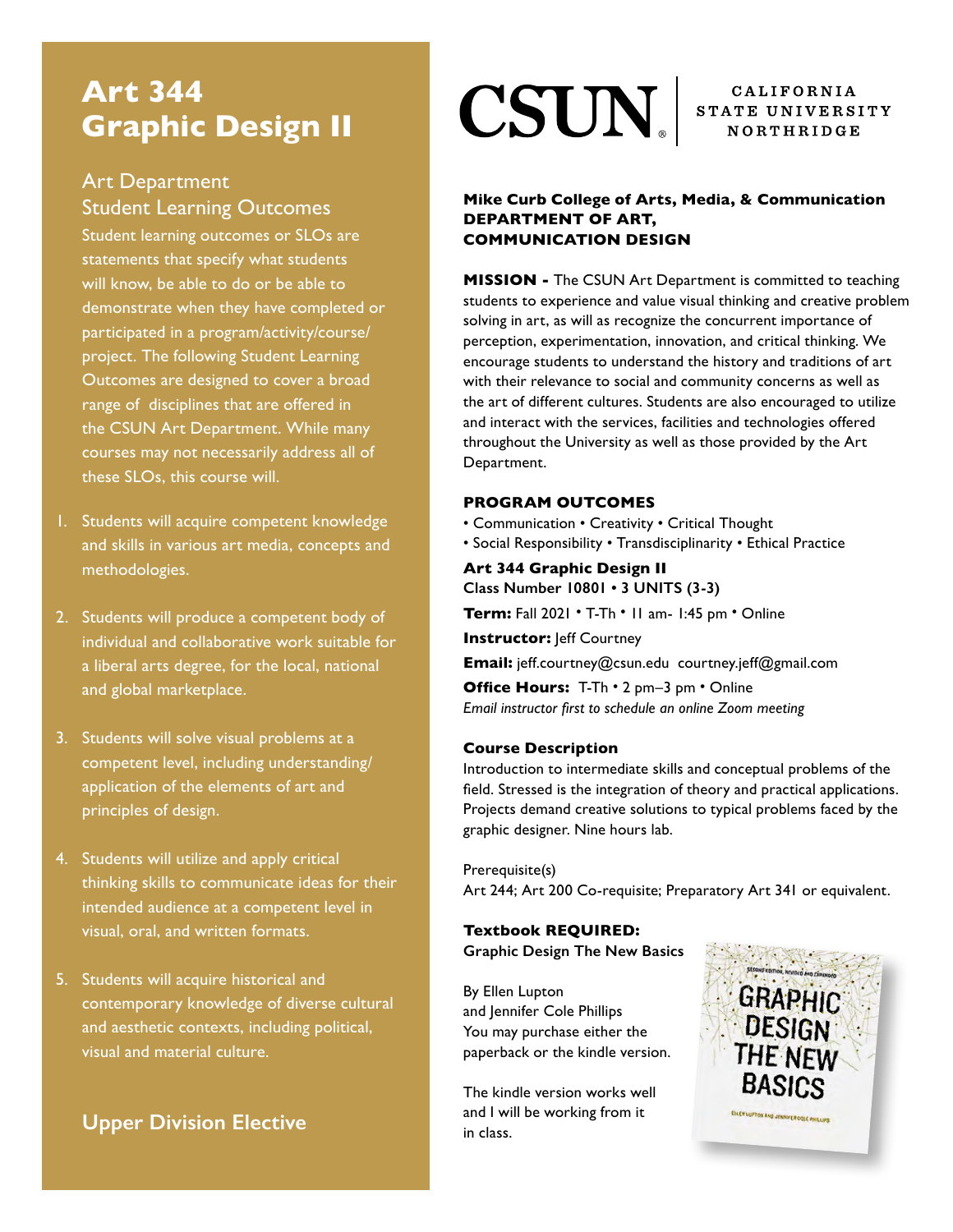## **Art 344 Graphic Design II**

### **Specific learning objectives for this course:**

- 1 Overall understanding of what it means to be a Graphic Designer. Learning the steps, disciplines and tools necessary to successfully execute clear and compelling marketing communications across a broad range of design assignments.
- 2 A clear overall understand and application of "The 5 C's of Graphic Design" Content, Concept, Components, Composition and Creative Consciousness.
- 3 Instruction on the proper use and application of the software in the Adobe Creative Suite; when and how to use each application most effectively to contribute to the overall successful completion of the finished print publication product.
- 4 Application of basic design principals and software skills acquired; in the creation of specific projects that would, in the professional world, be required of a graphic designer. Projects will be developed and completed on realistic time frames and with the expectation of professional quality working procedures and delivered outcomes.
- 5 Strong emphasis given to the continuing development of communication skills; preparation, research, ideation and execution to quickly and effectively arrive at professional level visual solutions that clearly and creatively speak to the assigned communication objectives.

#### Proposed Lecture Topics

#### Design & Production:

- The 5 C's of Page Design; Content, Concept, Components, Composition, Creative Consciousness
- Beyond the Basics
- Formstorming
- Point, Line, Plane
- Rhythm and Balance
- Scale
- **Texture**
- Color
- Gestalt Principles
- **Framing**
- **Hierarchy**
- **Layers**
- **Transparency**
- **Modularity**
- Grid
- Pattern
- Diagram
- Time and Motion
- Rules and Randomness

#### Proposed Class Projects

This year, because of our radically altered distance learning class structure I have decided to do something equally as radical with both the curriculum and the structure of the class projects.

We will be doing a semester long very "deep dive" into one "driving question" From this question will come extensive research and formstorming exercises culminating in a series of projects that will stretch beyond the obvious into deeper more resonant design solutions applying the new basics of graphic design.

#### *Professor Jeff 's Teaching Philosophy ~*

*Originality finds it's expression only after the long and arduous process of self-discipline and the technical mastery of the chosen medium.*

*Out of repetitive practice, skills develop, become intuitive, then uniqueness and originality begin to naturally emerge.*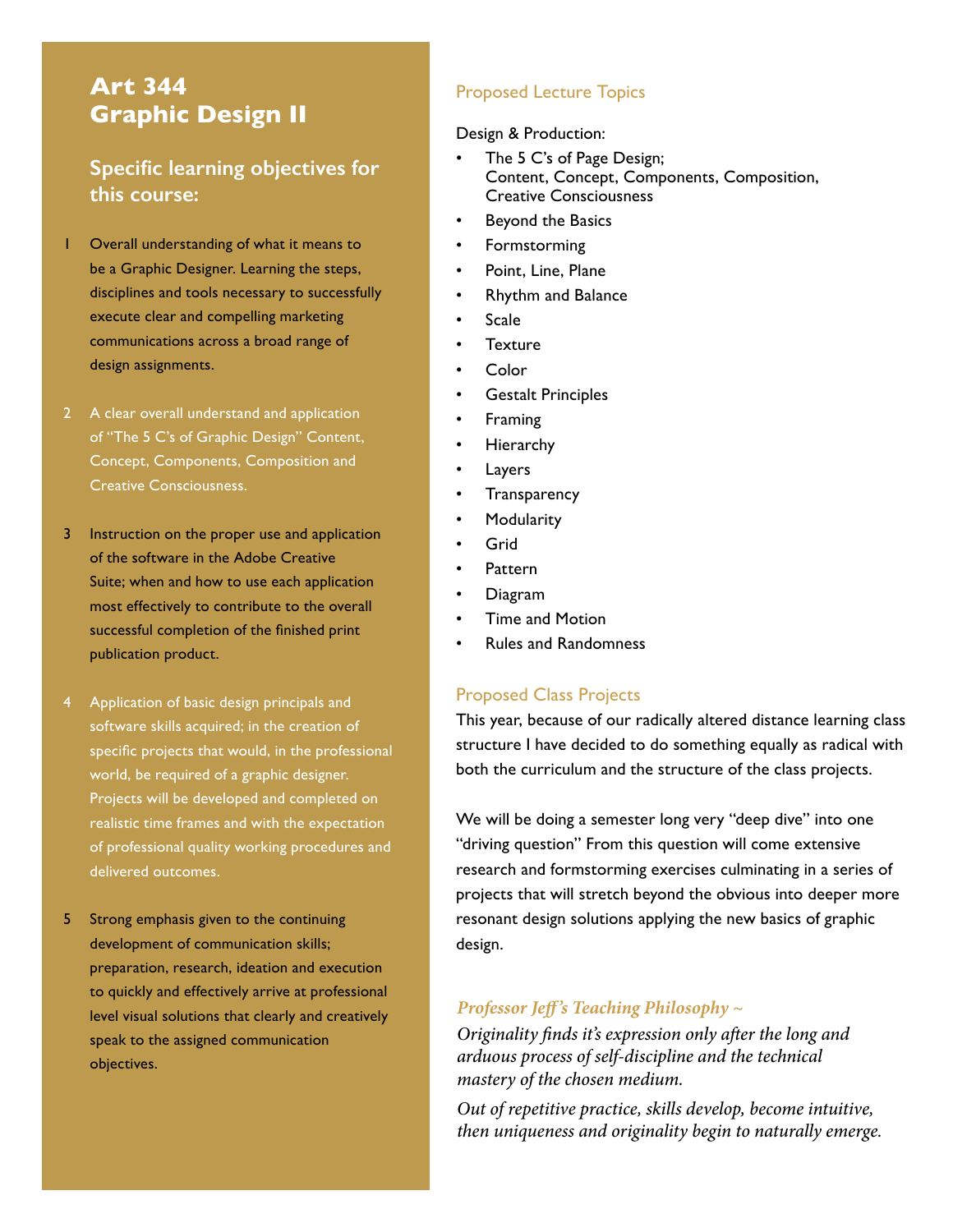#### Instructional Process

- Lectures and/or media presentations explaining theory and issues specific to the planning and strategy of the project.
- Examples of previous student work along with professional samples.
- Explanation of the problem solving process, methods of execution, project completion and presentation.
- Demonstrations of software, techniques, processes.
- Individual critiques with each student during the studio session. Development in-studio is for the benefit of the instructor's personal attention and for the opportunity for the student to interact with other students during the design process.
- Critiques during project development allow students to observe other projects in progress to gain confidence in the verbal presentation of ideas, to express critical evaluation of other student's projects, and to evaluate their own work.

#### Project Evaluation Method & Grading Criteria

Each project for this class will generally progress in 3 phases:

- Project research and preparation
- Ideation, rough thumbnails, progressive proofs and/or digital proofs
- Finished comp printout/final presentation

#### Job Folder:

Each student is required to create a digital "Job Folder" for each project. The project name, your name and the class name should be clearly demarcated in the file naming convention. The folder should contain everything you have concerning the job, Creative brief, all research, mood boards, copy docs, images etc. In addition all preliminary work and progressive proofs should be saved into the folder.

#### Project Submission:

On the due date, assignments are to be presented as a High resolution PDF in whatever configuration as required in the creative brief.

Grading Indicators:

Each assignment will be graded and comments indicated on the returned pdf proof.

My approach to grading is pretty simple, you will be given a number for each project with the following basic performance indicators: EE- Exceeds Expectations (A-4), ME- Meets Expectations (B-3), AE- Approaching Expectations (C-2),

MR- More Effort Required (D-1), NS- No Effort Shown (F-0).

My grading roster is available for viewing at student request anytime during the semester. If you want to know your grade on any and all assignments, just ask me.

Thumbnails and progressive proofs are mandatory in this class. Thumbnails and progressive proofs are required at each phase of all projects. These should always be saved and kept in the project folder. All thumbnails and progressive proofs are to be submitted along with your final art at the completion of each project. Not submitting your progressive proofs when your final art is submitted will result in a significant drop of the overall grade for that project.

Resubmitting a project for reevaluation is allowed 1 week after the graded project return date. For example, if a graded project is returned on a Monday, you have until the following Monday to resubmit the project. You can do this for any project throughout the semester. Your original project evaluation sheet must accompany the re-submission. The final project cannot be resubmitted.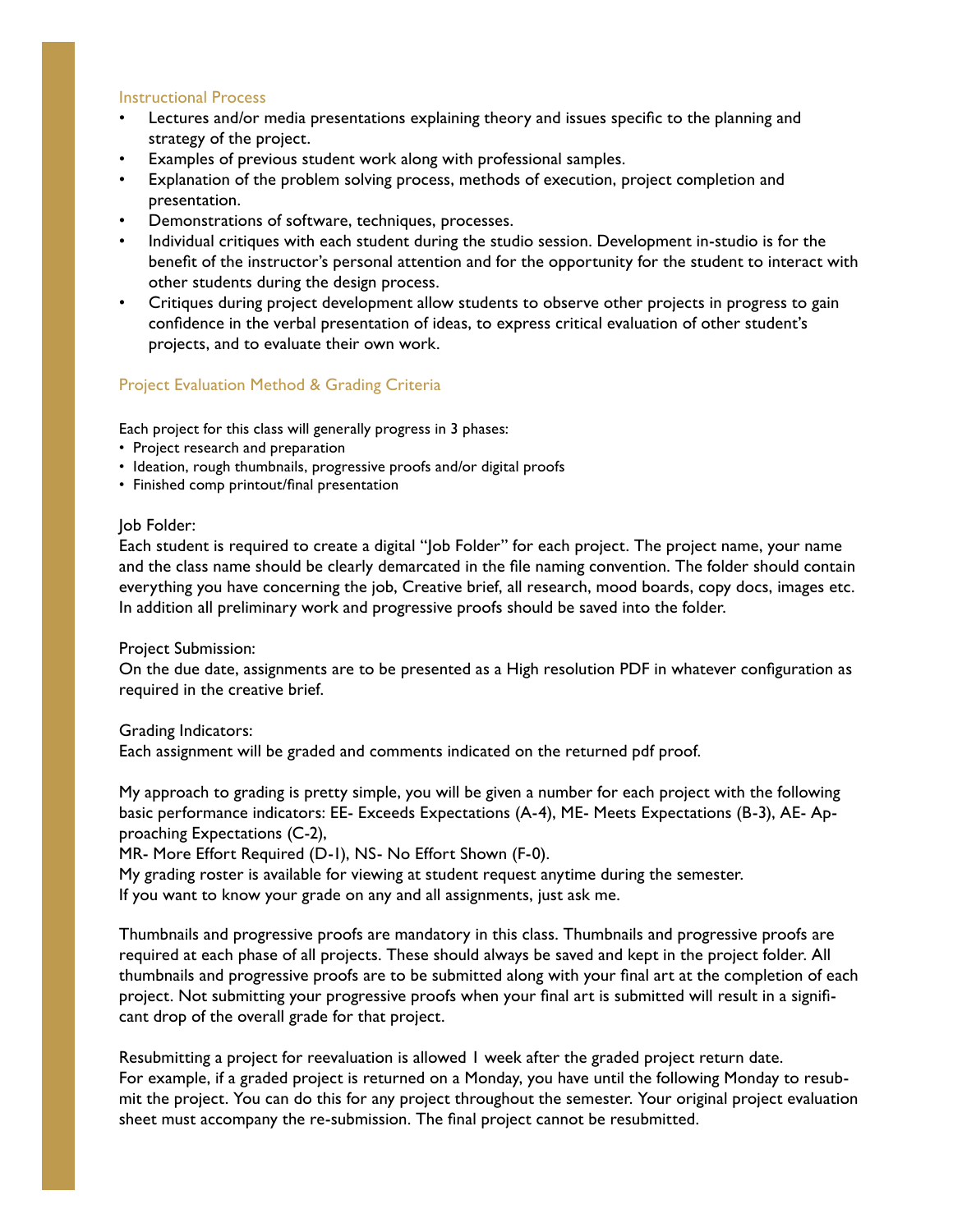#### **Project Evaluation Criteria:**

| Content & Conceptual: | Shows grasp of assignment requirements and the overall communication goals.<br>Executed proper research. Shows creative and innovative thinking. Demonstrates clear and<br>creative concept and strong execution of the concept to finished project.                                                                                                                                                                                                                                                                                                           |
|-----------------------|----------------------------------------------------------------------------------------------------------------------------------------------------------------------------------------------------------------------------------------------------------------------------------------------------------------------------------------------------------------------------------------------------------------------------------------------------------------------------------------------------------------------------------------------------------------|
| Comps & Thumbnails:   | Delivered the required number of concepts.<br>Obtained feedback from Instructor and fellow students.<br>Thumbnails & comps submitted according to the deadlines. Designer made changes<br>suggested by feedback.                                                                                                                                                                                                                                                                                                                                               |
| Components,           |                                                                                                                                                                                                                                                                                                                                                                                                                                                                                                                                                                |
| & Composition:        | There is evidence of understanding of the elements and principles of design. Especially in the use<br>of contrast, negative and positive space, focal point, balance, and movement (Eye flow).<br>Typographic elements are readable and applicable to the chosen project.<br>Demonstrates knowledge of kerning, leading, and size as it relates to the content of the project.<br>Image elements are interesting, compelling and applicable to the chosen project.<br>Demonstrates scaling, balance and technique as it relates to the content of the project. |
| Presentation:         | Presented in PDF format as required in the creative brief and displayed in a presentable,<br>professional manner. Concept "Sold" during presentation. (You must be able to articulate your<br>thoughts and defend your design rationale during client presentations.)                                                                                                                                                                                                                                                                                          |
| Image Processing      |                                                                                                                                                                                                                                                                                                                                                                                                                                                                                                                                                                |
| Software Useage:      | Images shown are clear, clean and of adequate resolution (not pixilated)<br>All images are output with a consistent tone and good color quality.<br>Demonstrates effective use of software.                                                                                                                                                                                                                                                                                                                                                                    |
| Time & Effort:        | Put in the necessary time and effort to make the finished project successful.<br>Demonstrated the willingness to keep on polishing the project until it shines!                                                                                                                                                                                                                                                                                                                                                                                                |

#### **Overall Class Grading Criteria:**

Students will also be evaluated on the basis of:

- 1. Submission of all projects on the date they are due. Re-submission of refined projects for re-evaluation.
- 1. Class participation, interaction, and discussion.
- 2. Craftsmanship and appropriate use of the digital tools contained in the design and image creation software.
- 3. Evidence of initiative, creative enthusiasm and imaginative design solutions to all assigned projects.
- 4. Attendance.
- 5. Progression of working skills through the semester.

#### **Final Exam and Portfolio Submission**

Students are required to meet at the posted exam time for this class. For the final, students are required to submit a PDF portfolio containing all semester's projects tastefully organized and presented as a single, multi-page InDesign document with an accompanying print-ready PDF generated from the InDesign document. The InDesign document must be packaged and delivered digitally with all linked images and fonts.

#### **Graphic Design, The New Basics Graphic Element Evaluations**

In order to better understand the image and style components that make up a designer's visual library, students will submit 5 Graphic Element Evaluations throughout the semester. Students will choose a piece of graphic design and conduct a graphic elements evaluation of the page targeting and referencing specific basic design principles as from the textbook employed by the designer in the execution of the design. All 5 are due by semester's end and are up to the student to schedule their delivery.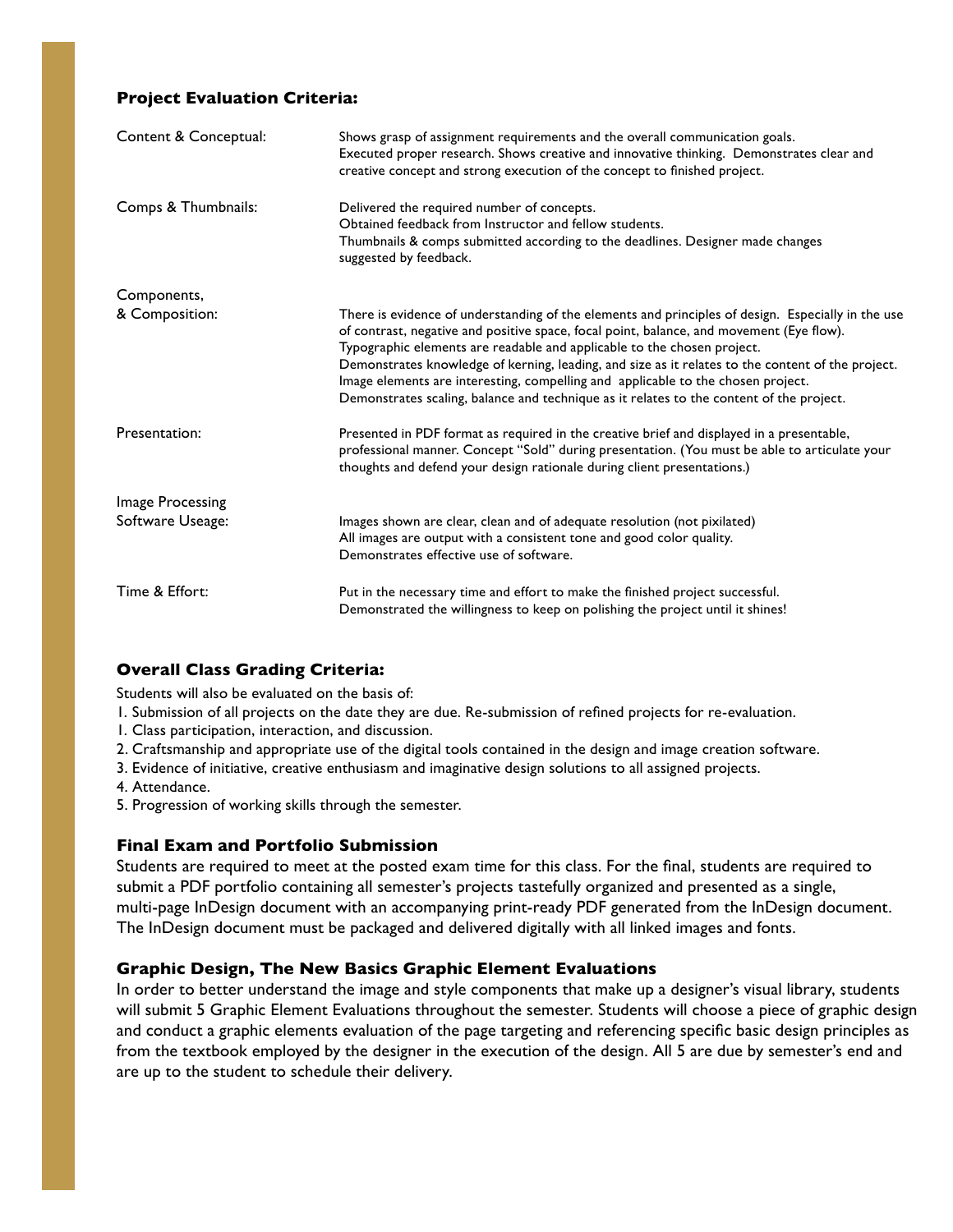#### Attendance and Participation

Much of this class will be dedicated to learning the software during class with "hands-on" demonstrations, therefore attendance is not only encouraged, but required. Lectures, directions, demonstrations and critiques will not be repeated. Do not miss class on project deadline days as you will be marked down for missed deadlines.

You are entitled to 3 absences during the semester. 3 absences will result in lowering your final grade by 1 full grade. For example, with 4 absences, an A becomes a B. 5 absences will result in lowering your final grade by 2 full grades, an A becomes a C. 6 or more absences will result in a failing grade for this course. A doctor's note will not excuse absences and a medical withdrawal from the course is recommended for illnesses extending beyond 3 class sessions. Missing more than 30 minutes of class is considered an absence and I will take into consideration in my final grading of students who are continually late. There is a lot of information to cover during lectures and I will be distributing working lecture files at the beginning of each class. I will not stop the lecture once it has begun, so attendance and promptness are crucial to gaining the most benefit from the lectures.

During the first 10 minutes of the class I will take attendance. If you are not present at this time, you will be marked as absent. Please notify me during class break if you were late or not present during role call. This is your responsibility. If you do not inform me during the class you will be marked as absent. If you have missed a class, you should always contact your fellow students or email me for information on the class missed before returning to class. The university gives authorization to lower grades or fail students for poor attendance and tardiness at the instructor's discretion.

#### Late Work

A project not ready at the beginning of class or handed in after a critique on the due date will be penalized by 1/3 grade unit for each class session it is late. An absence is not an excuse for a late project. Limited lab access is not an excuse for a late project. Plan ahead for lab time!

Essential to the mission of CSUN is a commitment to the principles of academic integrity and ethical behavior. Because the integrity of the academic enterprise of an institution of higher education requires honesty in scholarship and research, academic honesty is required at CSUN Adherence to the Academic Honesty Policy reflects the commitment of our community to the value of learning and our core principle of social responsibility.

Definitions of Academic Honesty

- 1. CHEATING is the act or attempted act of deception by which a student seeks to misrepresent that he/ she has mastered information on an academic exercise that he/she has not mastered.
- 2 FABRICATION is the use of invented information or the falsification of research or other findings in an academic exercise.
- 3. FACILITATING ACADEMIC DISHONESTY is intentionally or knowingly helping or attempting to help another commit an act of academic dishonesty.
- 4. PLAGIARISM is the submission of another's work as one's own, without adequate attribution. When a student submits work for credit that includes the words, ideas or data of others, the source of the information must be acknowledged through complete, accurate, and specific references, and, if verbatim statements are included, through quotation marks or indentation as appropriate.

#### Writing Center

Students having difficulty with writing assignments are encouraged to contact the Writing Center at: http://www.csun.edu/s/lrc/writing/.html

#### Code of Student Conduct

Information may be viewed online at http://www.csun.edu/a&r/soc/studentconduct.html

#### Students with Learning Disabilities

If you have a learning disability or feel that you may have a learning disability, it is suggested that you contact the Center on Disabilities (codss@csun.edu; 818-677-2684). You may be encouraged to register in order to be eligible for accommodations.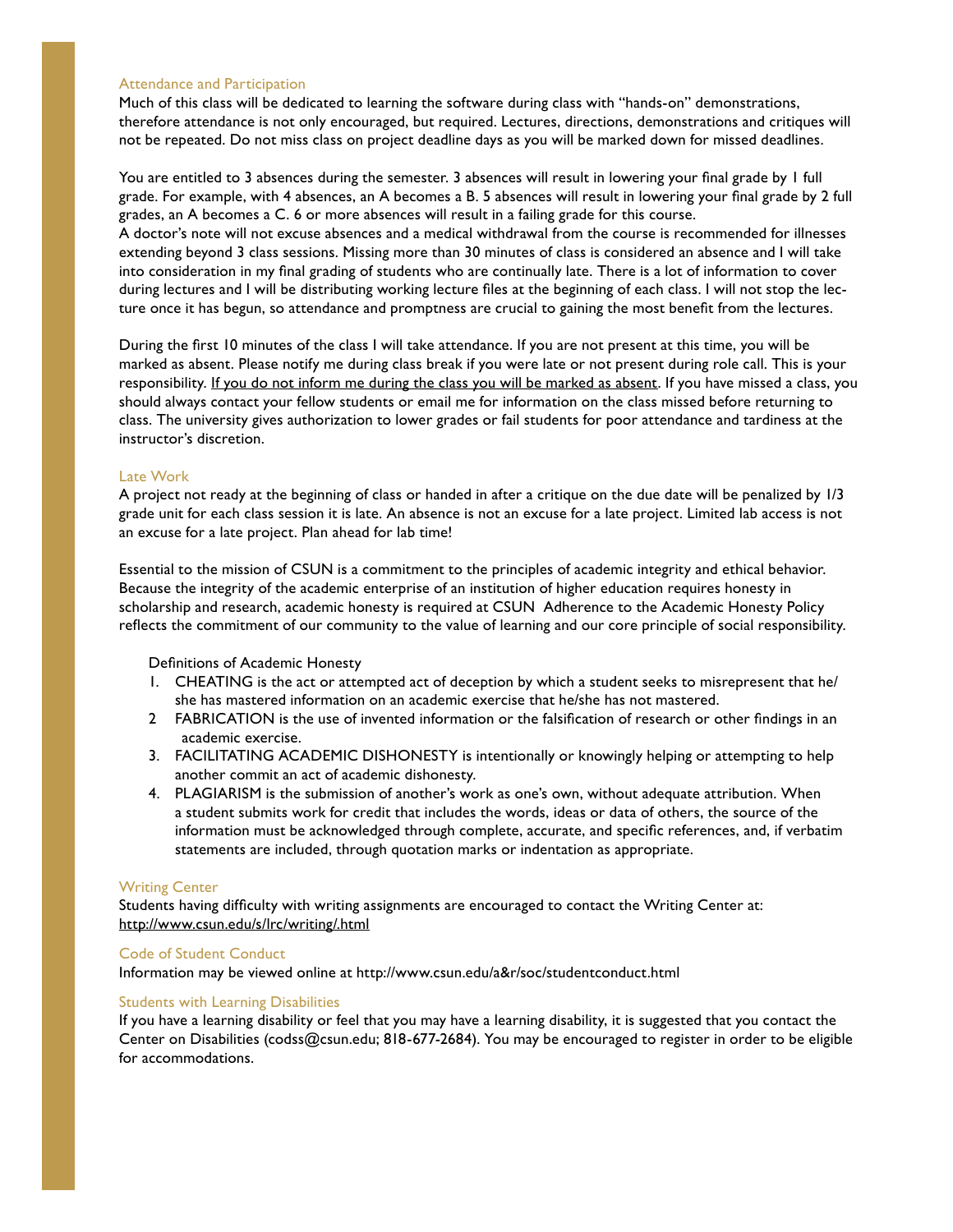Supply List

• USB Drive (minimum of 512MB) • Textbook • Notebook or sketch pad • Project Folders

You will be required to print out your work product in this class. If you don't have your own color printer that can output 11 x 17" color prints, I suggest you consult with other students about a reliable local print output service. ( I have had more students with printing problems on their work than any other single issue.)

I can't tell you to go out and buy a Mac or PC and Adobe software. What I can tell you is that you are going to be at a distinct disadvantage in this class and in the graphic design world without one. This is not to say that you won't do well in this class without it, but you will need to plan for access to the computer labs on campus.

#### Transporting Files For This Class

You will use your personal USB or disk drive to backup and transport your files. (Do not save your work on school computer's!) You will be required to bring in your work periodically throughout the semester along with all links and fonts you are using so that we can view and review your work in class. Get used to packaging up each project into separate folders.

#### Remember to ALWAYS back up your work!!

"Lost" files or corrupted hard drives are not a valid excuse for a late project in the working world and they are not for my class!

#### Miscellaneous Stuff

- Don't be shy about experimentation. I will be looking for projects that push the limits of your abilities.
- I will be teaching all software on and for the Mac Operating system. You are welcome to work with your own laptop, Mac or PC, but I will not be much help on PC questions or operational issues.
- Always talk to me if there are any issues that deal with the projects. I will give you feedback, explanations, suggestions, etc... Don't be afraid to talk to me!
- I suggest using email as a guarantee for me to get your message. I usually respond in a very timely manner. jeff.courtney@csun.edu
- You are not to use the computers, printer and scanners while another class is in session without the permission of the instructor.
- There is absolutely no food allowed in the classroom. Beverages only allowed in a container with a spill-proof lid.
- Show respect and be helpful to your fellow students. Have your work done and be present when we view the class' work. Help each other in the lab and during class critiques. Remember, the person you help today might be someone who returns the favor when you are out in the working world.
- Some of your student work may be copied by the instructor for use as examples to show future classes.

This Syllabus is subject to 1/15/21